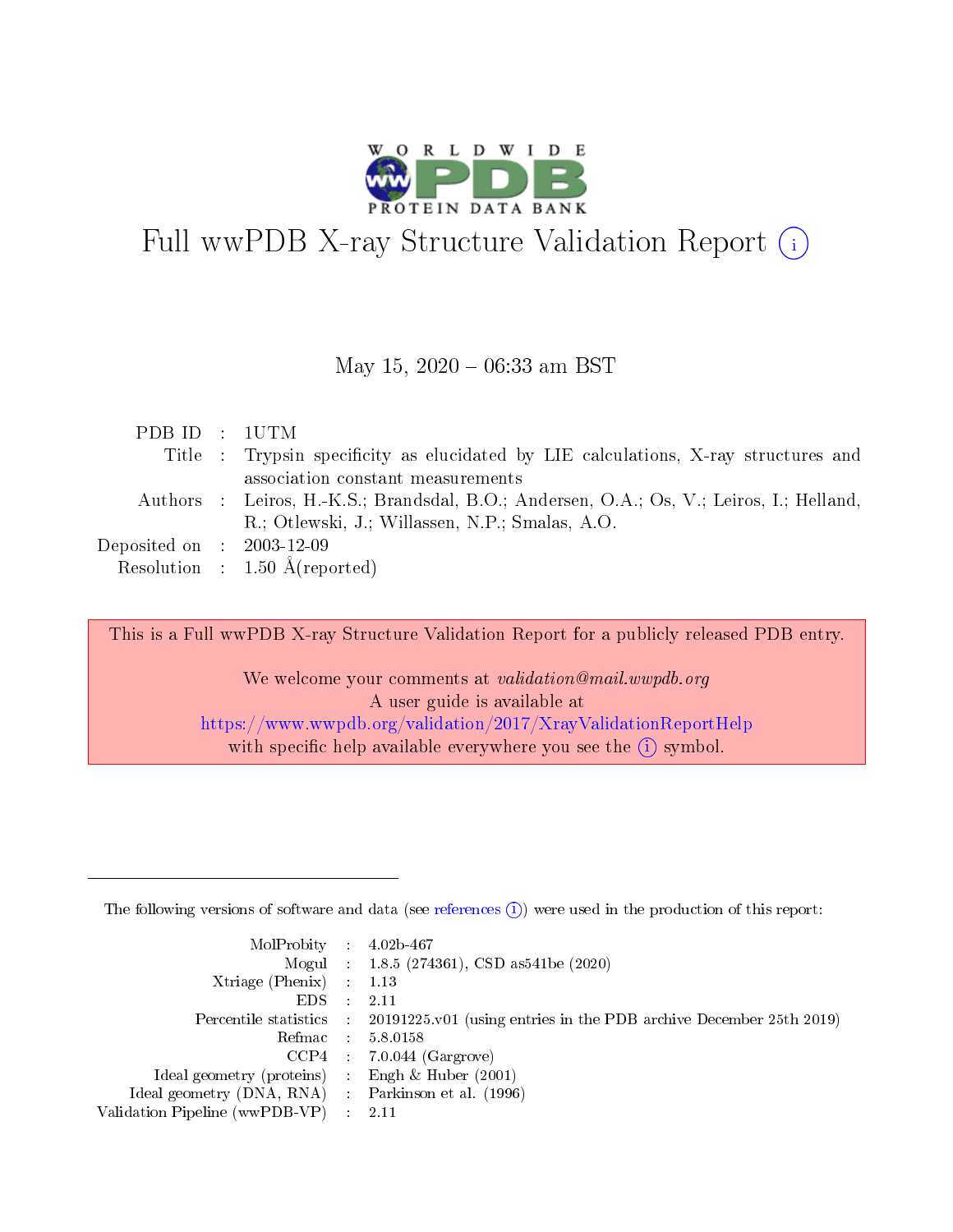# 1 [O](https://www.wwpdb.org/validation/2017/XrayValidationReportHelp#overall_quality)verall quality at a glance  $(i)$

The following experimental techniques were used to determine the structure: X-RAY DIFFRACTION

The reported resolution of this entry is 1.50 Å.

Percentile scores (ranging between 0-100) for global validation metrics of the entry are shown in the following graphic. The table shows the number of entries on which the scores are based.



| Metric                | Whole archive        | Similar resolution                                 |  |  |
|-----------------------|----------------------|----------------------------------------------------|--|--|
|                       | $(\#\text{Entries})$ | $(\#\text{Entries}, \text{resolution range}(\AA))$ |  |  |
| Clashscore            | 141614               | $3144(1.50-1.50)$                                  |  |  |
| Ramachandran outliers | 138981               | $3066(1.50-1.50)$                                  |  |  |
| Sidechain outliers    | 138945               | $3064(1.50-1.50)$                                  |  |  |
| RSRZ outliers         | 127900               | $2884(1.50-1.50)$                                  |  |  |

The table below summarises the geometric issues observed across the polymeric chains and their fit to the electron density. The red, orange, yellow and green segments on the lower bar indicate the fraction of residues that contain outliers for  $\geq=3$ , 2, 1 and 0 types of geometric quality criteria respectively. A grey segment represents the fraction of residues that are not modelled. The numeric value for each fraction is indicated below the corresponding segment, with a dot representing fractions  $\epsilon = 5\%$  The upper red bar (where present) indicates the fraction of residues that have poor fit to the electron density. The numeric value is given above the bar.

| $\gamma$ hain | Length | Quality of chain |    |
|---------------|--------|------------------|----|
|               |        | $\%$             |    |
| . .           | 242    | 89%              | 8% |

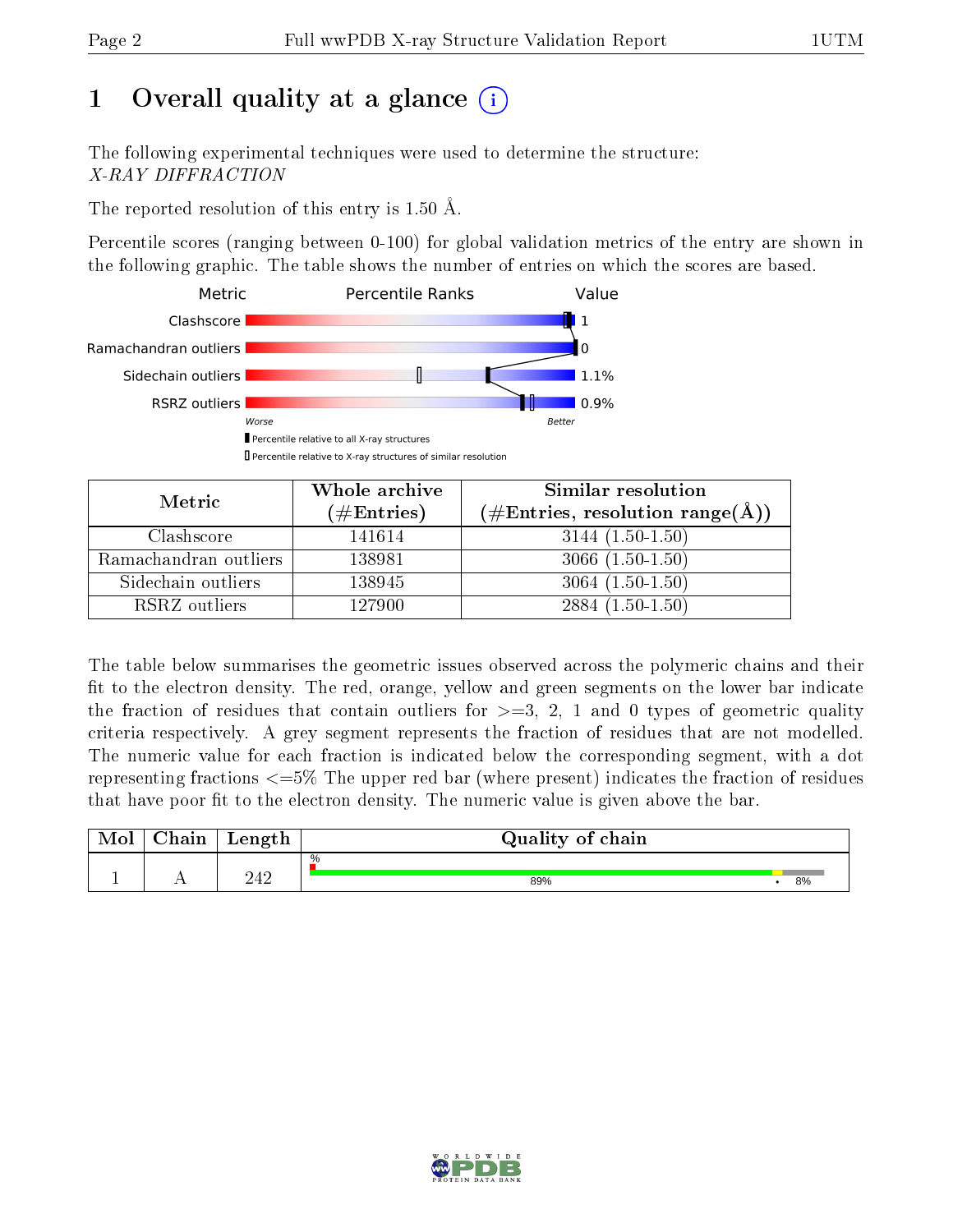# 2 Entry composition (i)

There are 4 unique types of molecules in this entry. The entry contains 1803 atoms, of which 0 are hydrogens and 0 are deuteriums.

In the tables below, the ZeroOcc column contains the number of atoms modelled with zero occupancy, the AltConf column contains the number of residues with at least one atom in alternate conformation and the Trace column contains the number of residues modelled with at most 2 atoms.

• Molecule 1 is a protein called TRYPSIN I.

| Mol | Chain | ' Residues | $\rm{Atoms}$           |      |     |     |    | ZeroOcc∣ | $\mid$ AltConf $\mid$ | Trace |
|-----|-------|------------|------------------------|------|-----|-----|----|----------|-----------------------|-------|
|     |       | 222        | $_{\rm Total}$<br>1684 | 1052 | 282 | 331 | 19 | 65       |                       |       |

There are 2 discrepancies between the modelled and reference sequences:

| Chain                    |    | Residue   Modelled   Actual   Comment |       |          | Reference  |
|--------------------------|----|---------------------------------------|-------|----------|------------|
| $\overline{\phantom{a}}$ |    | PRO                                   | A L A | conflict | UNP P35031 |
|                          | 28 | PRO                                   | THR   | conflict | INP P35031 |

• Molecule 2 is 2-PHENYLETHYLAMINE (three-letter code: PEA) (formula:  $C_8H_{12}N$ ).



| Mol | Chain   Residues | Atoms   |  |  | $\rm ZeroOcc$   Alt $\rm Conf$ |  |
|-----|------------------|---------|--|--|--------------------------------|--|
|     |                  | Total C |  |  |                                |  |

Molecule 3 is CALCIUM ION (three-letter code: CA) (formula: Ca).

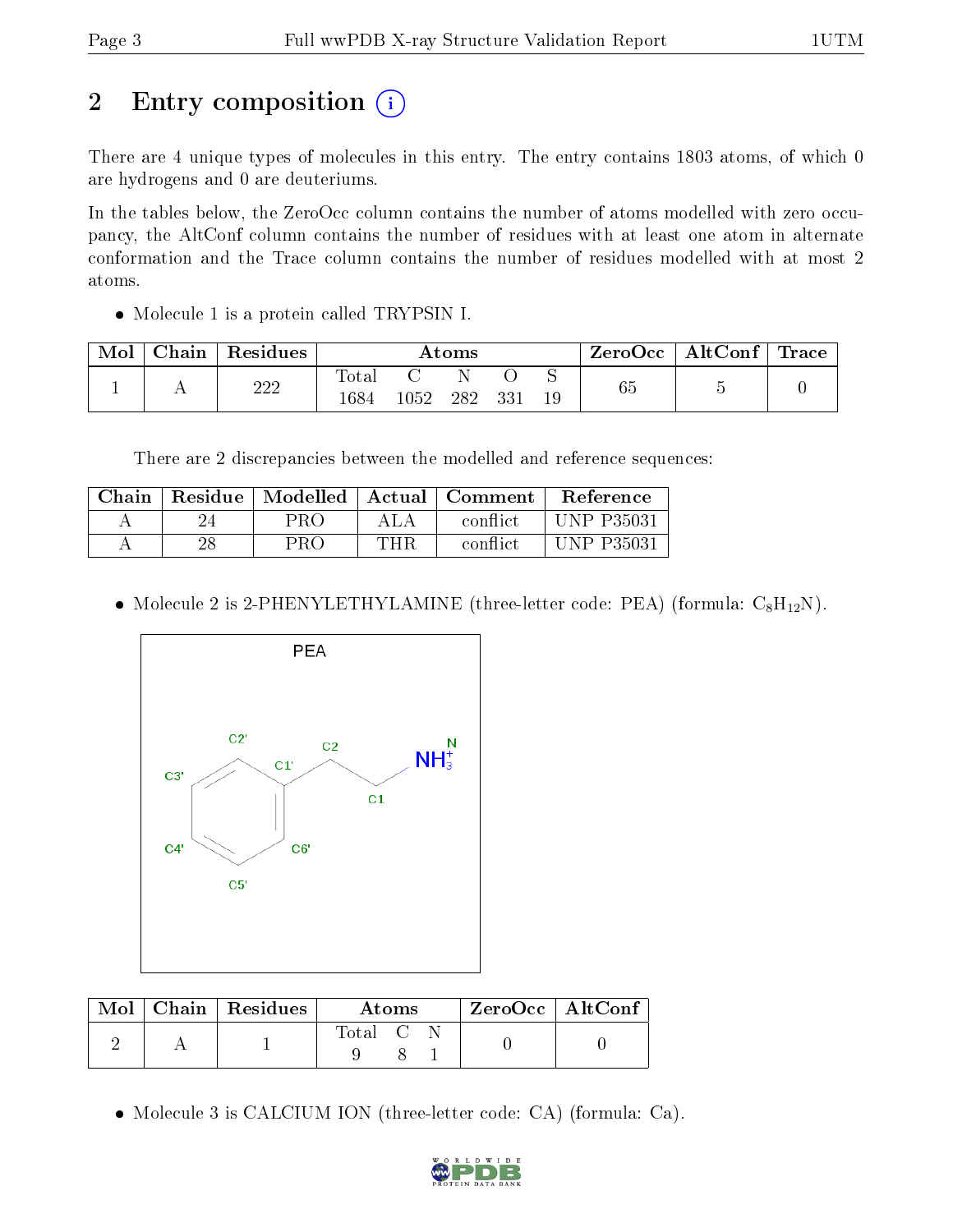|  | $\mid$ Mol $\mid$ Chain $\mid$ Residues $\mid$ | Atoms    | ZeroOcc   AltConf |  |
|--|------------------------------------------------|----------|-------------------|--|
|  |                                                | Total Ca |                   |  |

 $\bullet\,$  Molecule 4 is water.

|  | $Mol$   Chain   Residues | Atoms               | ZeroOcc   AltConf |  |
|--|--------------------------|---------------------|-------------------|--|
|  | $109\,$                  | Fotal<br>109<br>109 |                   |  |

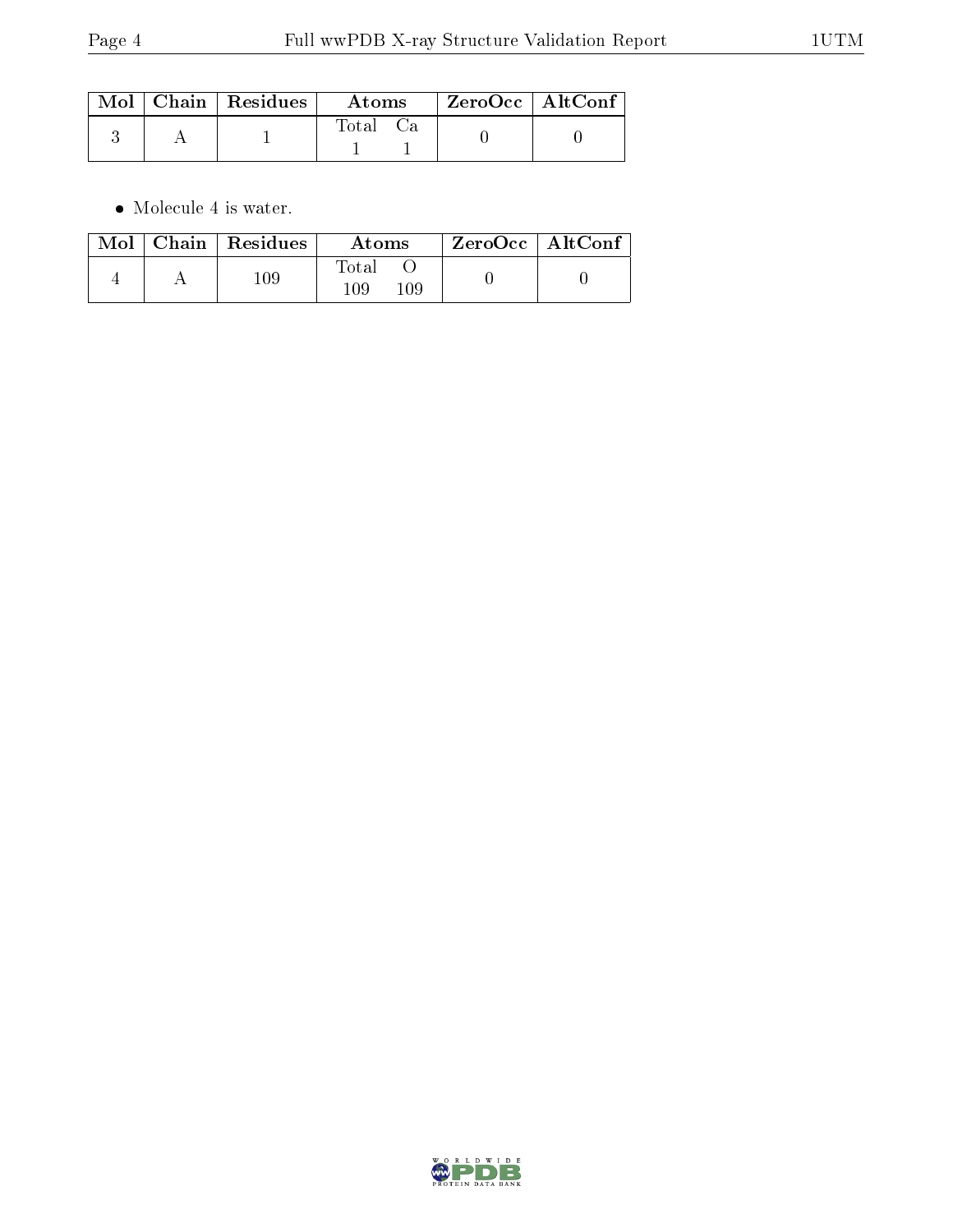## 3 Residue-property plots  $(i)$

These plots are drawn for all protein, RNA and DNA chains in the entry. The first graphic for a chain summarises the proportions of the various outlier classes displayed in the second graphic. The second graphic shows the sequence view annotated by issues in geometry and electron density. Residues are color-coded according to the number of geometric quality criteria for which they contain at least one outlier: green  $= 0$ , yellow  $= 1$ , orange  $= 2$  and red  $= 3$  or more. A red dot above a residue indicates a poor fit to the electron density (RSRZ  $> 2$ ). Stretches of 2 or more consecutive residues without any outlier are shown as a green connector. Residues present in the sample, but not in the model, are shown in grey.



• Molecule 1: TRYPSIN I

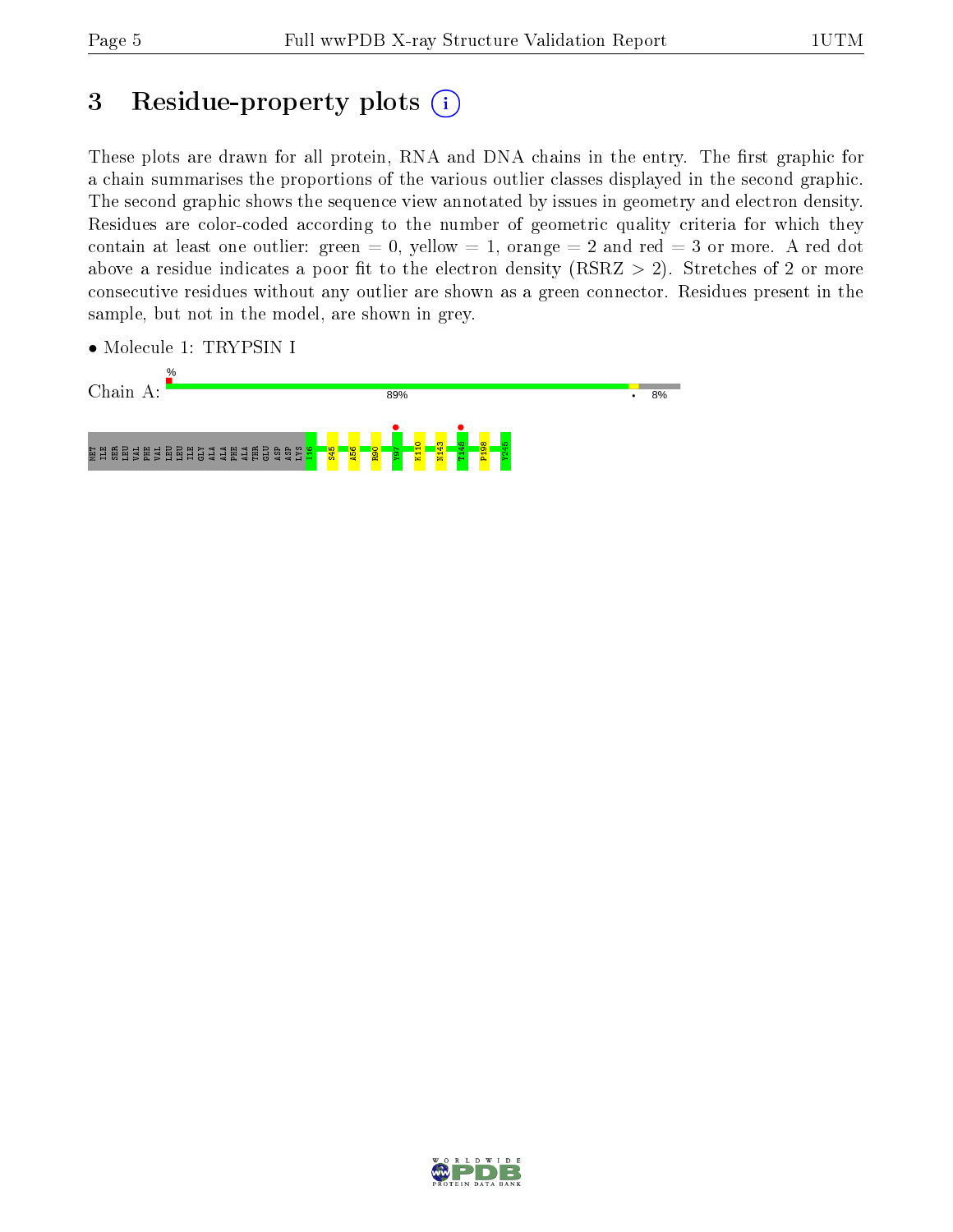## 4 Data and refinement statistics  $(i)$

| Property                                                                 | Value                                            | Source     |
|--------------------------------------------------------------------------|--------------------------------------------------|------------|
| Space group                                                              | P 21 21 2                                        | Depositor  |
| Cell constants                                                           | $85.08\text{\AA}$<br>$74.94\text{\AA}$<br>32.19Å |            |
| a, b, c, $\alpha$ , $\beta$ , $\gamma$                                   | $90.00^\circ$<br>$90.00^\circ$<br>$90.00^\circ$  | Depositor  |
| Resolution $(A)$                                                         | $-1.50$<br>8.00                                  | Depositor  |
|                                                                          | 27.93<br>1.50<br>$\equiv$                        | <b>EDS</b> |
| $\%$ Data completeness                                                   | $97.9(8.00-1.50)$                                | Depositor  |
| (in resolution range)                                                    | $97.1(27.93-1.50)$                               | <b>EDS</b> |
| $R_{merge}$                                                              | 0.05                                             | Depositor  |
| $\mathrm{R}_{sym}$                                                       | (Not available)                                  | Depositor  |
| $\langle I/\sigma(I) \rangle^{-1}$                                       | 3.66 (at $1.50\text{\AA}$ )                      | Xtriage    |
| Refinement program                                                       | X-PLOR                                           | Depositor  |
| $R, R_{free}$                                                            | 0.189<br>0.217                                   | Depositor  |
|                                                                          | (Not available)<br>0.176                         | DCC        |
| $\mathcal{R}_{free}$ test set                                            | No test flags present.                           | wwPDB-VP   |
| Wilson B-factor $(A^2)$                                                  | 13.0                                             | Xtriage    |
| Anisotropy                                                               | 0.301                                            | Xtriage    |
| Bulk solvent $k_{sol}(\mathrm{e}/\mathrm{A}^3),$ $B_{sol}(\mathrm{A}^2)$ | $0.36$ , $93.1$                                  | <b>EDS</b> |
| L-test for twinning <sup>2</sup>                                         | $< L >$ = 0.50, $< L2 >$ = 0.33                  | Xtriage    |
| Estimated twinning fraction                                              | $\overline{\text{No}}$ twinning to report.       | Xtriage    |
| $F_o, F_c$ correlation                                                   | 0.97                                             | <b>EDS</b> |
| Total number of atoms                                                    | 1803                                             | wwPDB-VP   |
| Average B, all atoms $(A^2)$                                             | 15.0                                             | wwPDB-VP   |

Xtriage's analysis on translational NCS is as follows: The largest off-origin peak in the Patterson function is  $7.99\%$  of the height of the origin peak. No significant pseudotranslation is detected.

<sup>&</sup>lt;sup>2</sup>Theoretical values of  $\langle |L| \rangle$ ,  $\langle L^2 \rangle$  for acentric reflections are 0.5, 0.333 respectively for untwinned datasets, and 0.375, 0.2 for perfectly twinned datasets.



<span id="page-5-1"></span><span id="page-5-0"></span><sup>1</sup> Intensities estimated from amplitudes.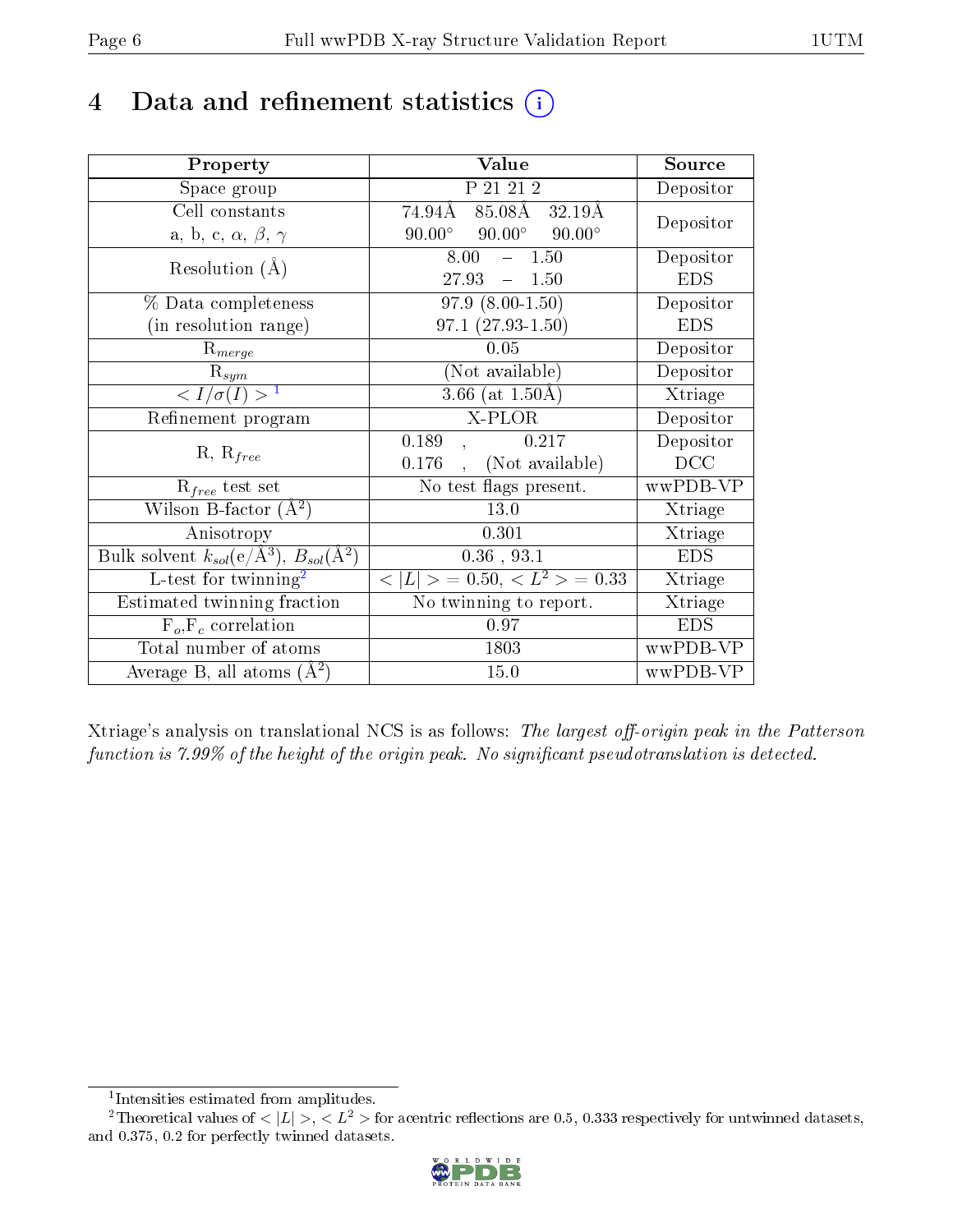# 5 Model quality  $(i)$

### 5.1 Standard geometry (i)

Bond lengths and bond angles in the following residue types are not validated in this section: CA, PEA

The Z score for a bond length (or angle) is the number of standard deviations the observed value is removed from the expected value. A bond length (or angle) with  $|Z| > 5$  is considered an outlier worth inspection. RMSZ is the root-mean-square of all Z scores of the bond lengths (or angles).

| $Mol$   Chain |      | Bond lengths                    | Bond angles |        |  |
|---------------|------|---------------------------------|-------------|--------|--|
|               |      | RMSZ $ #Z  > 5$ RMSZ $ #Z  > 5$ |             |        |  |
|               | 0.56 | 0/1745                          | 0.68        | 0/2373 |  |

There are no bond length outliers.

There are no bond angle outliers.

There are no chirality outliers.

There are no planarity outliers.

#### 5.2 Too-close contacts  $(i)$

In the following table, the Non-H and H(model) columns list the number of non-hydrogen atoms and hydrogen atoms in the chain respectively. The H(added) column lists the number of hydrogen atoms added and optimized by MolProbity. The Clashes column lists the number of clashes within the asymmetric unit, whereas Symm-Clashes lists symmetry related clashes.

|  |       |      | Mol   Chain   Non-H   H(model)   H(added)   Clashes   Symm-Clashes |
|--|-------|------|--------------------------------------------------------------------|
|  | 1684  | 1593 |                                                                    |
|  |       |      |                                                                    |
|  |       |      |                                                                    |
|  | 109   |      |                                                                    |
|  | 1803. | 1605 |                                                                    |

The all-atom clashscore is defined as the number of clashes found per 1000 atoms (including hydrogen atoms). The all-atom clashscore for this structure is 1.

All (2) close contacts within the same asymmetric unit are listed below, sorted by their clash magnitude.

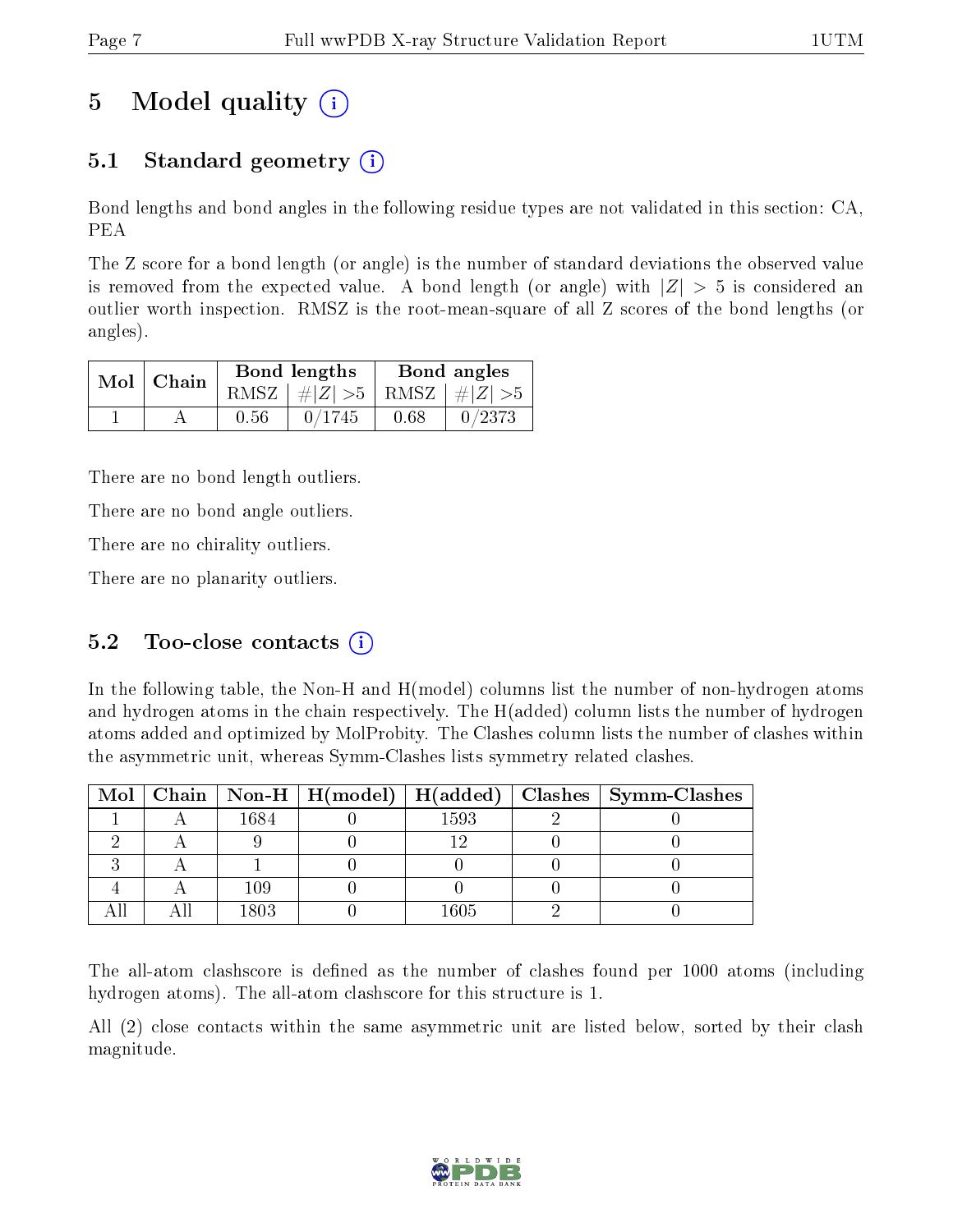| Atom-1            | Atom-2             | Interatomic<br>distance $(A)$ | Clash<br>overlap $(A)$ |  |
|-------------------|--------------------|-------------------------------|------------------------|--|
| 1: A:56:ALA:HBA   | 1: A:90: ARG: HG3  | L 98                          | 0.46                   |  |
| $1: A:45:$ SER:OG | 1: A: 198: PRO·HB3 | 917                           | -44                    |  |

There are no symmetry-related clashes.

#### 5.3 Torsion angles  $(i)$

#### 5.3.1 Protein backbone (i)

In the following table, the Percentiles column shows the percent Ramachandran outliers of the chain as a percentile score with respect to all X-ray entries followed by that with respect to entries of similar resolution.

The Analysed column shows the number of residues for which the backbone conformation was analysed, and the total number of residues.

| Mol   Chain | Analysed                               |  | Favoured   Allowed   Outliers   Percentiles |  |  |
|-------------|----------------------------------------|--|---------------------------------------------|--|--|
|             | $225/242(93\%)$   218 (97\%)   7 (3\%) |  | $\vert$ 100 100 $\vert$                     |  |  |

There are no Ramachandran outliers to report.

#### 5.3.2 Protein sidechains  $\hat{1}$

In the following table, the Percentiles column shows the percent sidechain outliers of the chain as a percentile score with respect to all X-ray entries followed by that with respect to entries of similar resolution.

The Analysed column shows the number of residues for which the sidechain conformation was analysed, and the total number of residues.

| $\mid$ Mol $\mid$ Chain | Analysed                      |           | Rotameric   Outliers   Percentiles |  |
|-------------------------|-------------------------------|-----------|------------------------------------|--|
|                         | $192/203$ (95\%)   190 (99\%) | $-2(1\%)$ | $\parallel$ 76 $\parallel$ 57      |  |

All (2) residues with a non-rotameric sidechain are listed below:

| Mol | Chain | Res | L'ype |
|-----|-------|-----|-------|
|     |       |     |       |
|     |       |     |       |

Some sidechains can be flipped to improve hydrogen bonding and reduce clashes. All (3) such sidechains are listed below:

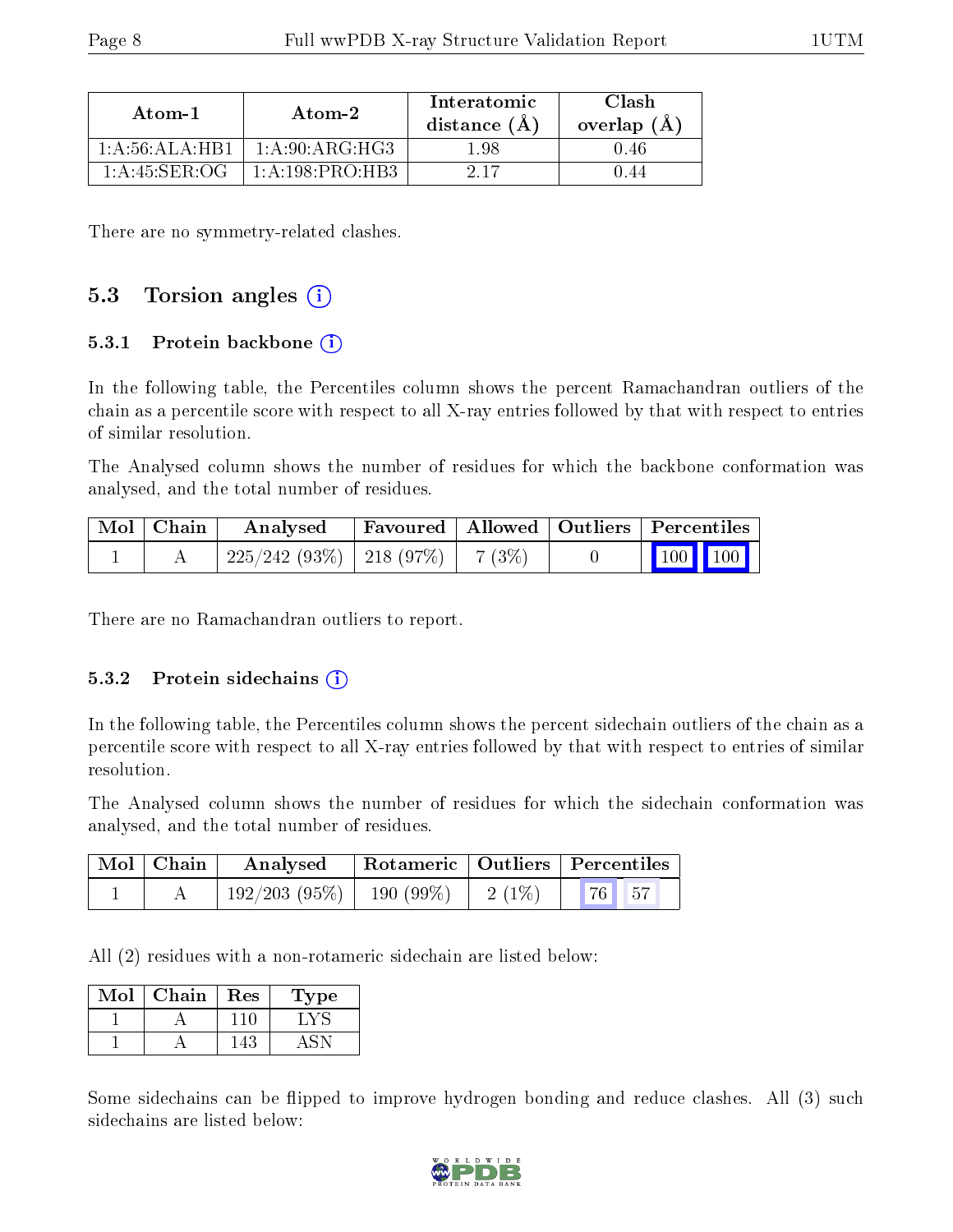| Mol | Chain | Res | Type |
|-----|-------|-----|------|
|     |       | 169 | A SN |
|     |       | 210 | GLN  |
|     |       | 224 |      |

#### 5.3.3 RNA  $(i)$

There are no RNA molecules in this entry.

### 5.4 Non-standard residues in protein, DNA, RNA chains (i)

There are no non-standard protein/DNA/RNA residues in this entry.

#### 5.5 Carbohydrates (i)

There are no carbohydrates in this entry.

### 5.6 Ligand geometry  $(i)$

Of 2 ligands modelled in this entry, 1 is monoatomic - leaving 1 for Mogul analysis.

In the following table, the Counts columns list the number of bonds (or angles) for which Mogul statistics could be retrieved, the number of bonds (or angles) that are observed in the model and the number of bonds (or angles) that are defined in the Chemical Component Dictionary. The Link column lists molecule types, if any, to which the group is linked. The Z score for a bond length (or angle) is the number of standard deviations the observed value is removed from the expected value. A bond length (or angle) with  $|Z| > 2$  is considered an outlier worth inspection. RMSZ is the root-mean-square of all Z scores of the bond lengths (or angles).

| Mol | $Type \vert$ | $\perp$ Chain $\perp$ | $\vert$ Res | $\mathop{\rm Link}\nolimits$ |        | Bond lengths |             |               | Bond angles |           |
|-----|--------------|-----------------------|-------------|------------------------------|--------|--------------|-------------|---------------|-------------|-----------|
|     |              |                       |             |                              | Counts | RMSZ         | $\# Z  > 2$ | Counts   RMSZ |             | $\pm  Z $ |
|     | PF.          |                       | 246         | $\sim$                       | 8.9.9  | 0.45         |             | 9,10,10       | 0.29        |           |

In the following table, the Chirals column lists the number of chiral outliers, the number of chiral centers analysed, the number of these observed in the model and the number defined in the Chemical Component Dictionary. Similar counts are reported in the Torsion and Rings columns. '-' means no outliers of that kind were identified.

|     |                                       |        |        | Mol   Type   Chain   Res   Link   Chirals   Torsions   Rings |  |
|-----|---------------------------------------|--------|--------|--------------------------------------------------------------|--|
| PEA | $\mathbf{A}$ is a set of $\mathbf{A}$ | $-246$ | $\sim$ | $\frac{2}{3}$ $\frac{3}{3}$ $\frac{1}{0}$ $\frac{1}{1}$      |  |

There are no bond length outliers.

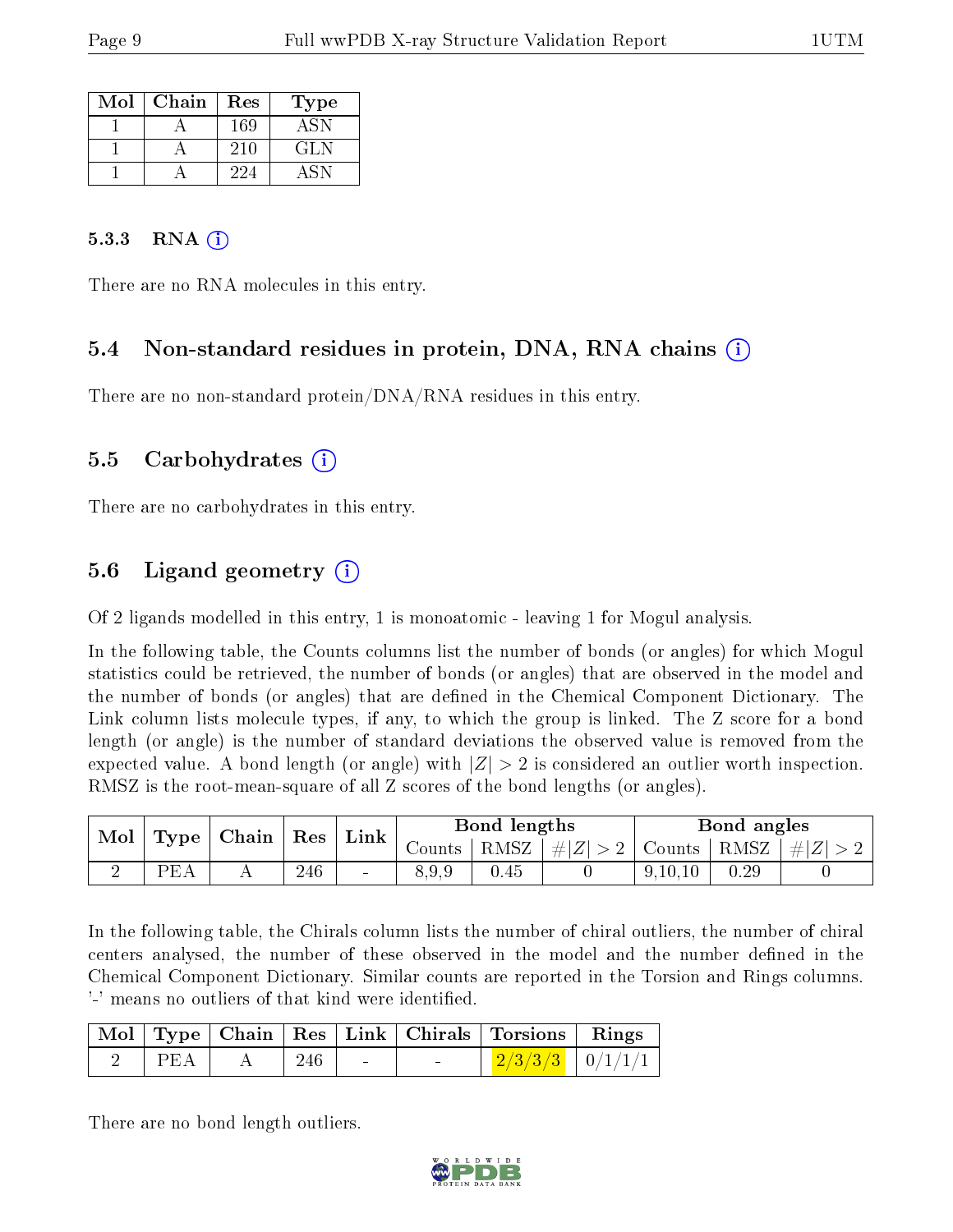There are no bond angle outliers.

There are no chirality outliers.

All (2) torsion outliers are listed below:

| $Mol$   Chain | Res | Type | Atoms                                                                |
|---------------|-----|------|----------------------------------------------------------------------|
|               | 246 | PFA  | $C2$ <sup>-</sup> $C1$ <sup>-</sup> $C2$ <sup>-<math>C1</math></sup> |
|               | 246 | PEA  | $C6'-C1'-C2-C1$                                                      |

There are no ring outliers.

No monomer is involved in short contacts.

### 5.7 [O](https://www.wwpdb.org/validation/2017/XrayValidationReportHelp#nonstandard_residues_and_ligands)ther polymers (i)

There are no such residues in this entry.

### 5.8 Polymer linkage issues (i)

There are no chain breaks in this entry.

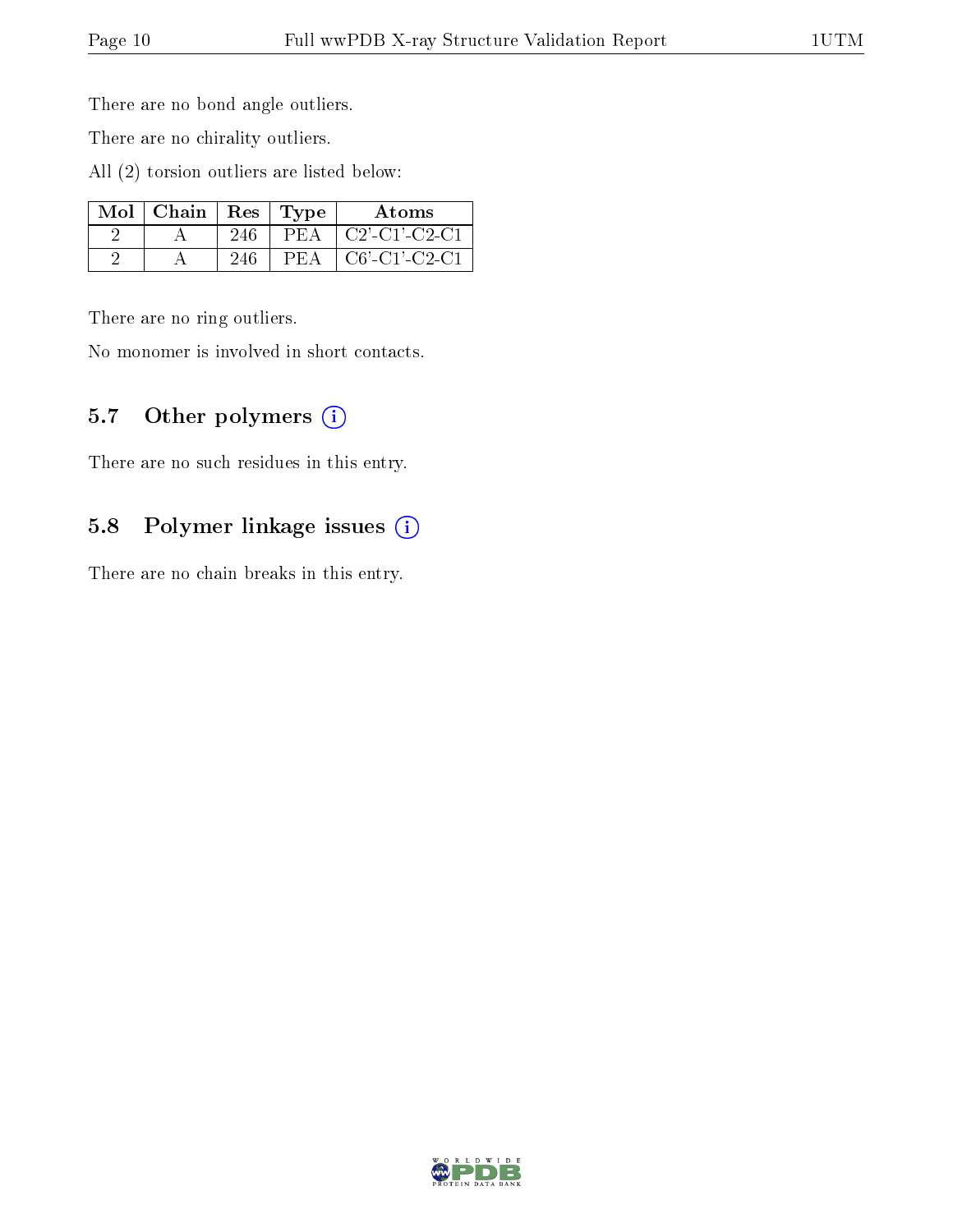## 6 Fit of model and data  $\circ$

### 6.1 Protein, DNA and RNA chains (i)

In the following table, the column labelled  $#RSRZ>2'$  contains the number (and percentage) of RSRZ outliers, followed by percent RSRZ outliers for the chain as percentile scores relative to all X-ray entries and entries of similar resolution. The OWAB column contains the minimum, median,  $95<sup>th</sup>$  percentile and maximum values of the occupancy-weighted average B-factor per residue. The column labelled  $Q< 0.9$  lists the number of (and percentage) of residues with an average occupancy less than 0.9.

| $\mid$ Mol $\mid$ Chain $\mid$ | Analysed      | $ \langle \mathrm{RSRZ}\rangle $ | $\rm \#RSRZ{>}2$                          | $\mid$ OWAB(Å <sup>2</sup> ) $\mid$ Q<0.9 $\mid$ |  |
|--------------------------------|---------------|----------------------------------|-------------------------------------------|--------------------------------------------------|--|
|                                | 221/242 (91%) | $-0.17$                          | $\mid$ 2 (0%) 84 87 7, 13, 22, 38 15 (6%) |                                                  |  |

All (2) RSRZ outliers are listed below:

| Mol | Chain | Res | $Type   R\overline{SRZ}$ |
|-----|-------|-----|--------------------------|
|     |       |     |                          |
|     |       | 148 |                          |

#### 6.2 Non-standard residues in protein, DNA, RNA chains  $(i)$

There are no non-standard protein/DNA/RNA residues in this entry.

#### 6.3 Carbohydrates (i)

There are no carbohydrates in this entry.

### 6.4 Ligands  $(i)$

In the following table, the Atoms column lists the number of modelled atoms in the group and the number defined in the chemical component dictionary. The B-factors column lists the minimum, median,  $95<sup>th</sup>$  percentile and maximum values of B factors of atoms in the group. The column labelled  $Q < 0.9$  lists the number of atoms with occupancy less than 0.9.

| $\mid$ Mol |     |      |      |      | $\langle$ Type   Chain   Res   Atoms   RSCC   RSR   B-factors $(A^2)$   Q<0.9 |  |
|------------|-----|------|------|------|-------------------------------------------------------------------------------|--|
|            | PEA | 246  |      | 0.13 | 24.29.31.31                                                                   |  |
|            |     | -247 | 0.99 | 0.05 | 12 12 12 12                                                                   |  |